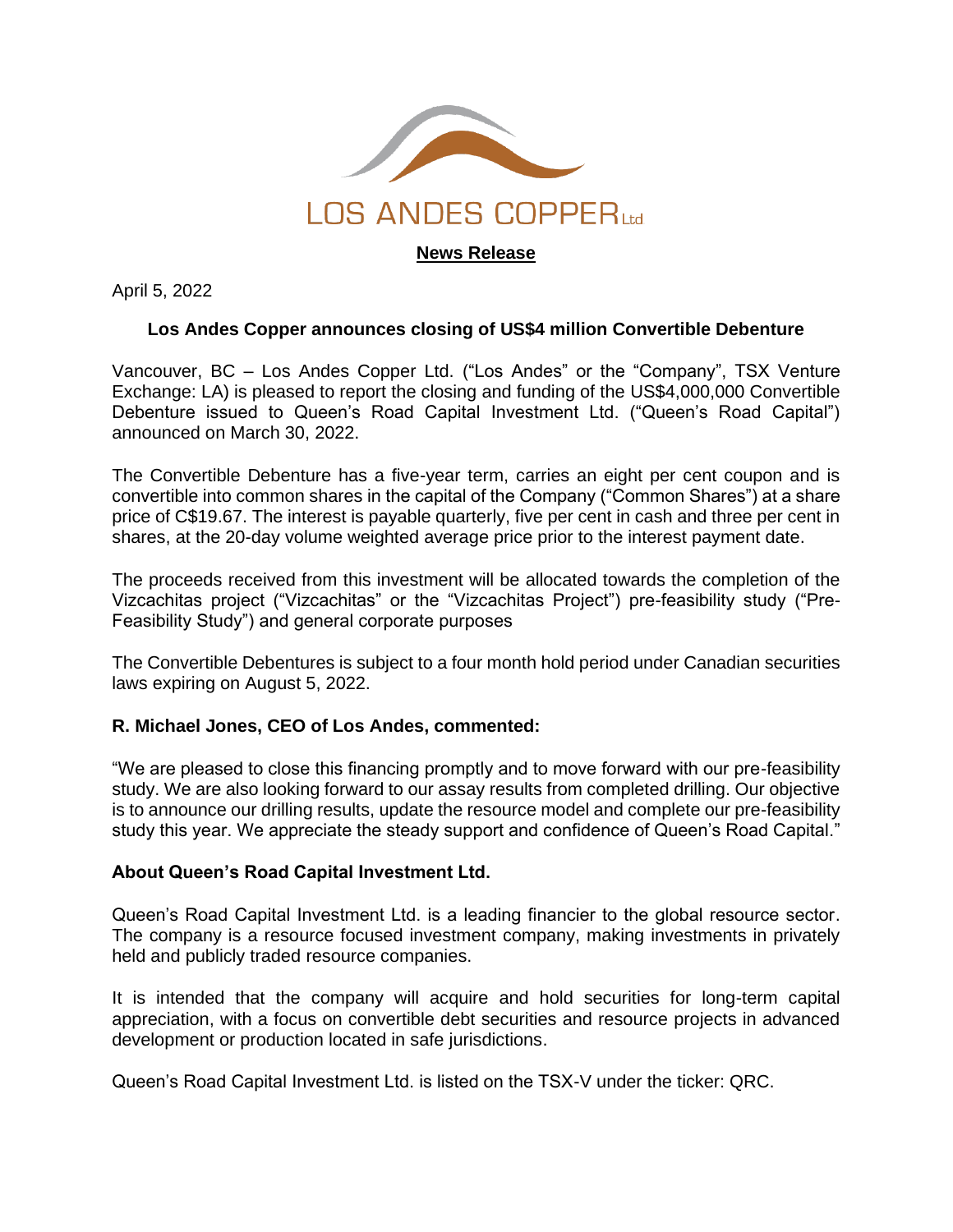## **About Los Andes Copper Ltd.**

Los Andes Copper Ltd. is a development company with a 100% interest in the Vizcachitas Project in Chile. The Company is focused on progressing the Vizcachitas Project, which is located along Chile's most prolific copper belt, into production.

Vizcachitas is a copper-molybdenum porphyry deposit, located 120 km north of Santiago, Chile, in an area of good infrastructure and a Pre-Feasibility Study is due to be completed in 2022.

Los Andes Copper Ltd. is listed on the TSX-V under the ticker: LA.

For more information please contact:

Antony J. Amberg, President & CEO Tel: +56 2 2954-0450

Blytheweigh, Financial PR Megan Ray Rachael Brooks Tel: +44 207 138 3203

E-Mail: **[info@losandescopper.com](mailto:info@losandescopper.com)** or visit our website at: **[www.losandescopper.com](http://www.losandescopper.com/)** Follow us on twitter [@LosAndesCopper](https://twitter.com/LosAndesCopper) Follow us on LinkedIn [Los Andes Copper Ltd](https://www.linkedin.com/company/los-andes-copper/)

*Certain of the information and statements contained herein that are not historical facts, constitute "forward-looking information" within the meaning of the Securities Act (British Columbia), Securities Act (Ontario) and the Securities Act (Alberta) ("Forward-Looking Information"). Forward-Looking Information is often, but not always, identified by the use of words such as "seek", "anticipate", "believe", "plan", "estimate", "expect" and "intend"; statements that an event or result is "due" on or "may", "will", "should", "could", or might" occur or be achieved; and, other similar expressions. More specifically, Forward-Looking Information involves known and unknown risks, uncertainties and other factors which may cause the actual results, performance or achievements of the Company, or industry results, to be materially different from any future results, performance or achievements expressed or implied by such Forward-Looking Information. Such Forward Looking Information includes, without limitation, the use of proceeds from the issuance of the Convertible Debenture. Such Forward-Looking Information is based upon the Company's assumptions regarding global and Chilean economic, political and market conditions and the price of metals and energy, and the Company's production. Among the factors that have a direct bearing on the Company's future results of operations and financial conditions are changes in project parameters as plans continue to be refined, a change in government policies, competition, currency fluctuations and restrictions and technological changes, among other things. Should one or more of any of the aforementioned risks and uncertainties materialize, or should underlying assumptions prove incorrect, actual results may vary materially from any conclusions, forecasts or projections described in the Forward-Looking Information. Accordingly, readers are advised not to place undue reliance on Forward-Looking Information. Except as required under applicable securities legislation, the Company undertakes no obligation to publicly update or revise Forward-Looking Information, whether as a result of new information, future events or otherwise.*